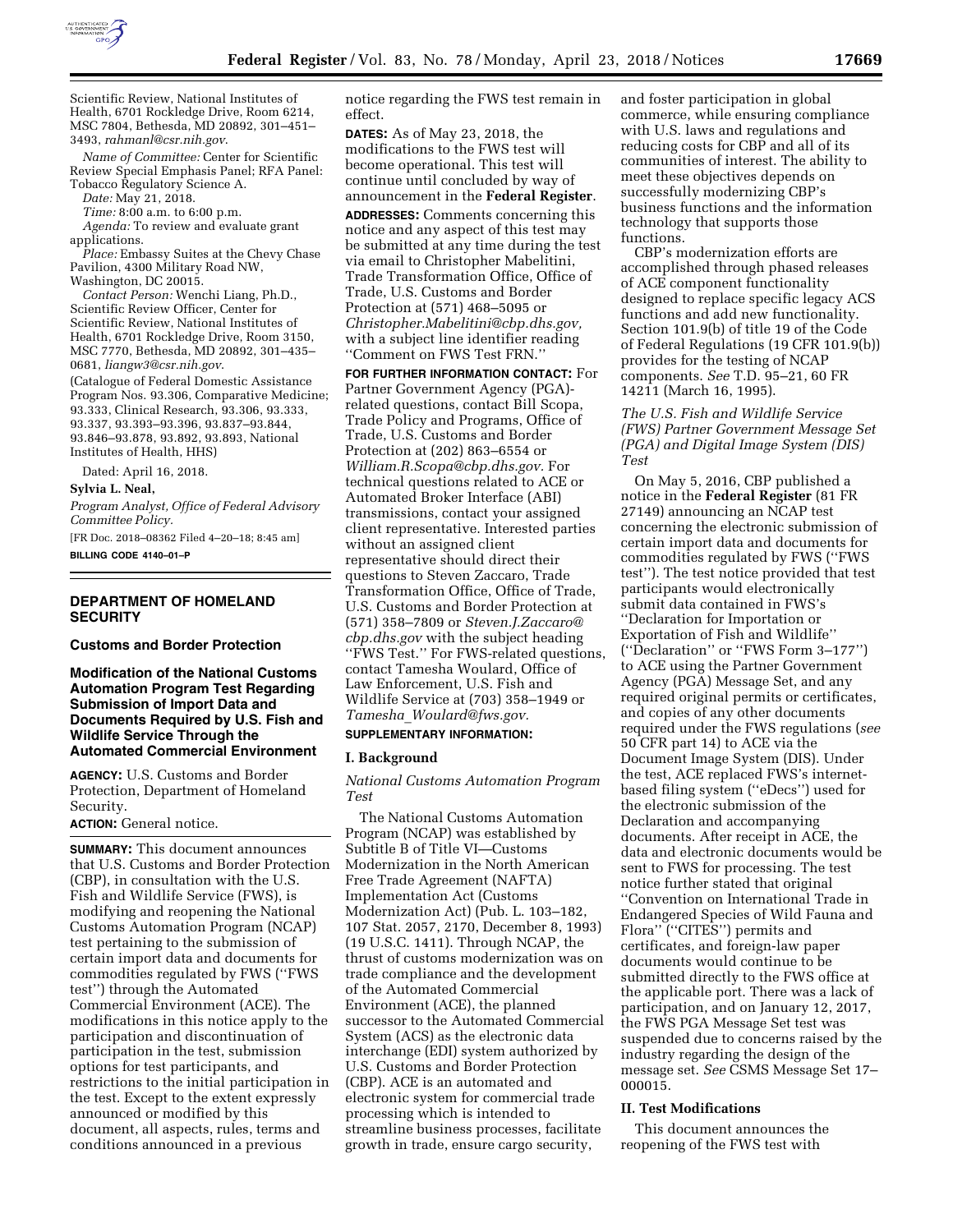modifications. Each modification is discussed separately below. Except to the extent expressly announced or modified by this document, all aspects, rules, terms, requirements, obligations and conditions announced in the previous notice regarding the FWS test remain in effect.

# *A. Application for Participation in Test*

The original test notice announced that a party seeking to participate in the test program had to send an email to its CBP client representative, Trade Transformation Office, Office of Trade (formerly known as ACE Business Office, Office of International Trade). This notice announces that applications to participate in the test program should be submitted by email to FWS at *[lawenforcement@fws.gov,](mailto:lawenforcement@fws.gov)* with the subject heading ''Request to Participate in the FWS Test.'' A copy of the application should be sent to the applicant's CBP client representative, Trade Transformation Office, Office of Trade. Applications must include the applicant's filer code, the commodities the applicant intends to import, and the intended ports of arrival. Any applicant to the original test notice who wishes to participate in the reopening of the test should apply again pursuant to this notice.

## *B. Discontinuation of Participation in Test*

The original notice was silent as to the discontinuation of participation in the test program. This notice announces that requests to discontinue participation in the test program should be submitted by email to FWS at *[lawenforcement@fws.gov,](mailto:lawenforcement@fws.gov)* with the subject heading ''Request to Discontinue Participation in the FWS Test.'' This process ensures that any future entries submitted by an importer who wishes to discontinue participation will not be rejected by the business rules operating in the test due to missing Declaration data and accompanying documents. A copy of the request to discontinue should be sent to the participant's CBP client representative, Trade Transformation Office, Office of Trade. The request should include the date the participant wishes to end the participation.

## *C. Submission of Data and Documents in ACE*

Under the original test program, test participants were required to submit the Declaration data electronically to ACE when filing an entry, using the PGA Message Set, and the participants had to refrain from filing the Declaration data and accompanying documents in eDecs.

This notice announces that CBP established a design that provides participants with different filing options when submitting data, disclaimers or documents in ACE. Participants do not need to notify CBP or FWS about which option they plan on using. Participants may use different filing options for different entries.

(1) *Option 1:* Test participants will file FWS Form 3–177 data in ACE using the PGA Message Set and upload required FWS documents in DIS. This filing option replaces eDecs for those participants filing entries under the auspices of this test program. ACE will send the data and electronic documents to FWS for processing.

(2) *Option 2:* Test participants will file FWS Form 3–177 and required documents directly with FWS. Under this option, test participants will either file the applicable eDecs confirmation number in the PGA Message Set (if FWS clearance was already received via eDecs) or use Disclaimer code ''D'' (''data filed through paper'') to file in the PGA Message Set (if FWS clearance was already received via paper). DIS will not be used under this option unless further information is requested by CBP or FWS to substantiate a disclaimer on a case-by-case basis.

(3) *Option 3:* Test participants will file in the PGA Message Set using Disclaimer code ''C'' (''data filed through other agency means'') to indicate that they will follow up with FWS and file in eDecs at a later time. DIS will not be used under this option unless further information is requested by CBP or FWS to substantiate a disclaimer on a case-by-case basis.

(4) *Option 4:* When a Harmonized Tariff code is flagged as ''FW1'', participants will file in the PGA Message Set using Disclaimer code ''E'' (''product does not contain fish or wildlife, including live, dead, parts or products thereof, except as specifically exempted from declaration requirements under 50 CFR part 14'') to disclaim the need to file FWS Form 3– 177 and required documents because the commodity does not contain fish or wildlife. However, if a commodity contains both FWS regulated and non-FWS regulated animal components, Disclaimer code ''E'' should be used in conjunction with one of the above options.

### *D. Restrictions to Initial Participation in Test*

This test notice announces two restrictions to the initial participation in this reopened test program. Initially, participation will be restricted to certain FWS ports. FWS will notify participants

of the ports they may use to enter commodities under the test procedures. In addition, initial participation in the test program will exclude entries of live and perishable commodities. Once FWS determines that a participant has fully tested its software for filing entries in ACE, FWS will notify the participant of its eligibility to file for entries of live and perishable commodities.

## **III. Waiver of Regulation Under the Test**

For purposes of this test, those provisions of 19 CFR parts 10 and 12 that are inconsistent with the terms of this test are waived for the test participants only. *See* 19 CFR 101.9(b). This document does not waive any recordkeeping requirements found in 19 CFR part 163 and the Appendix to part 163 (commonly known as the  $\lq (a)(1)(A)$ list''). This test also does not waive any FWS requirements under 50 CFR part 14.

## **IV. Test Participation and Selection Criteria**

To be eligible to apply for this test, the applicant must:

(1) Be a self-filing importer who has the ability to file ACE entry/cargo release and ACE Entry Summaries certified for cargo release or a broker who has the ability to file ACE entry/ cargo release and ACE Entry Summaries certified for cargo release;

(2) File Declarations and disclaimers for FWS-regulated commodities; and

(3) Have an FWS eDecs filer account that contains the CBP filer code when filing under Option 1.

Test participants must meet all the eligibility criteria described in this document in order to participate in the test program.

#### **V. Application Process**

As of April 23, 2018, FWS will accept applications throughout the duration of the test. FWS will notify the selected applicants by an email message of their selection and the starting date of their participation. Selected participants may have different starting dates. Anyone providing incomplete information, or otherwise not meeting participation requirements, will be notified by an email message and given the opportunity to resubmit the application. There is no limit on the number of participants.

#### **VI. Test Duration**

The modifications announced in this test will become operational on May 23, 2018. At the conclusion of the test pilot, an evaluation will be conducted to assess the effect that the PGA Message